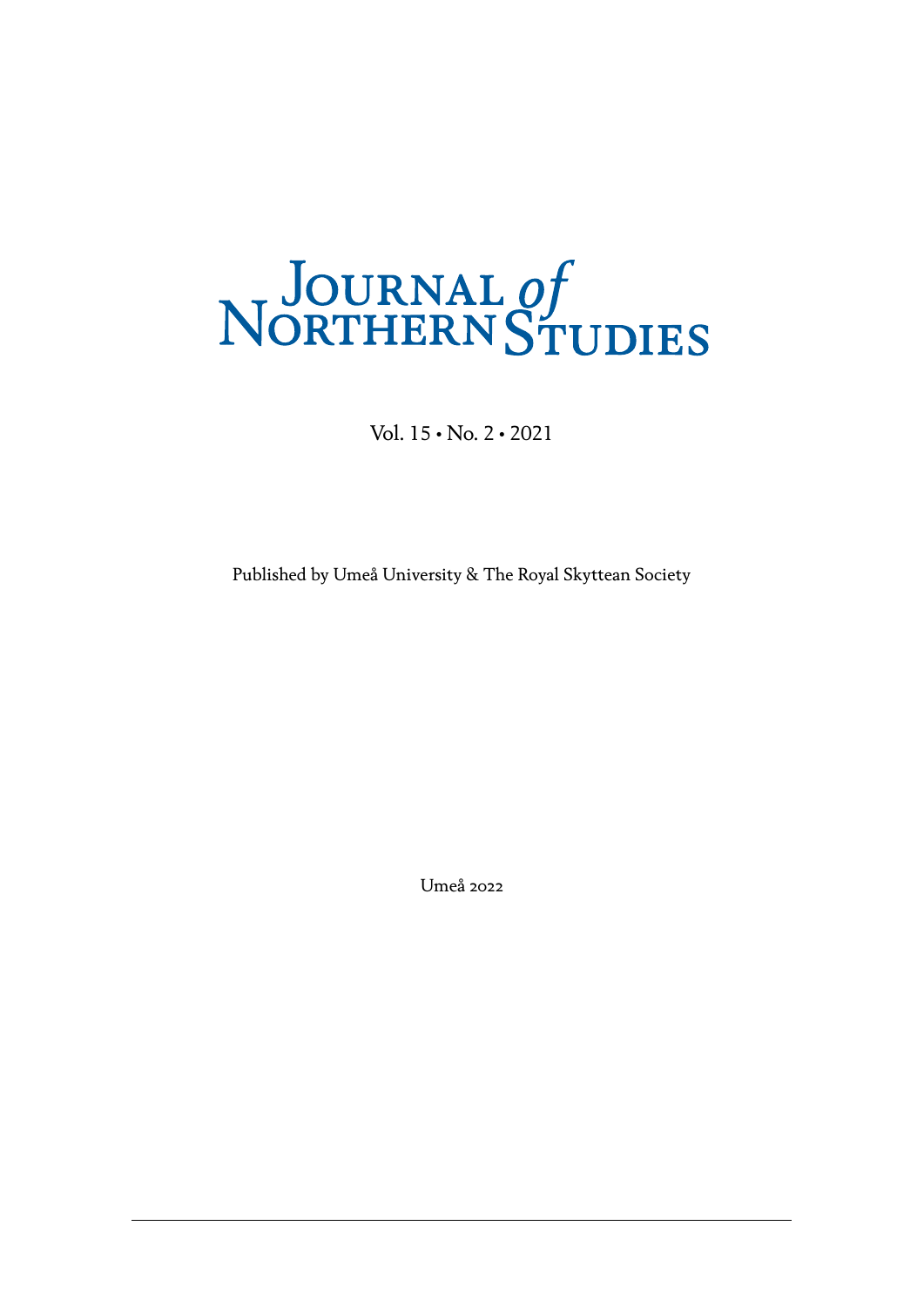The *Journal of Northern Studies* is published with support from The Royal Skyttean Society and Umeå University at www.jns.org.umu.se

For instructions to authors, see www.jns.org.umu.se

© The authors and *Journal of Northern Studies* ISSN 1654-5915

*Cover picture* Scandinavia Satellite and sensor: NOAA, AVHRR Level above earth: 840 km Image supplied by METRIA, a division of Lantmäteriet, Sweden. www.metria.se NOAAR. cESA/Eurimage 2001. cMetria Satellus 2001

*Design and layout* Leena Hortéll, Ord & Co i Umeå AB Fonts: Berling Nova and Futura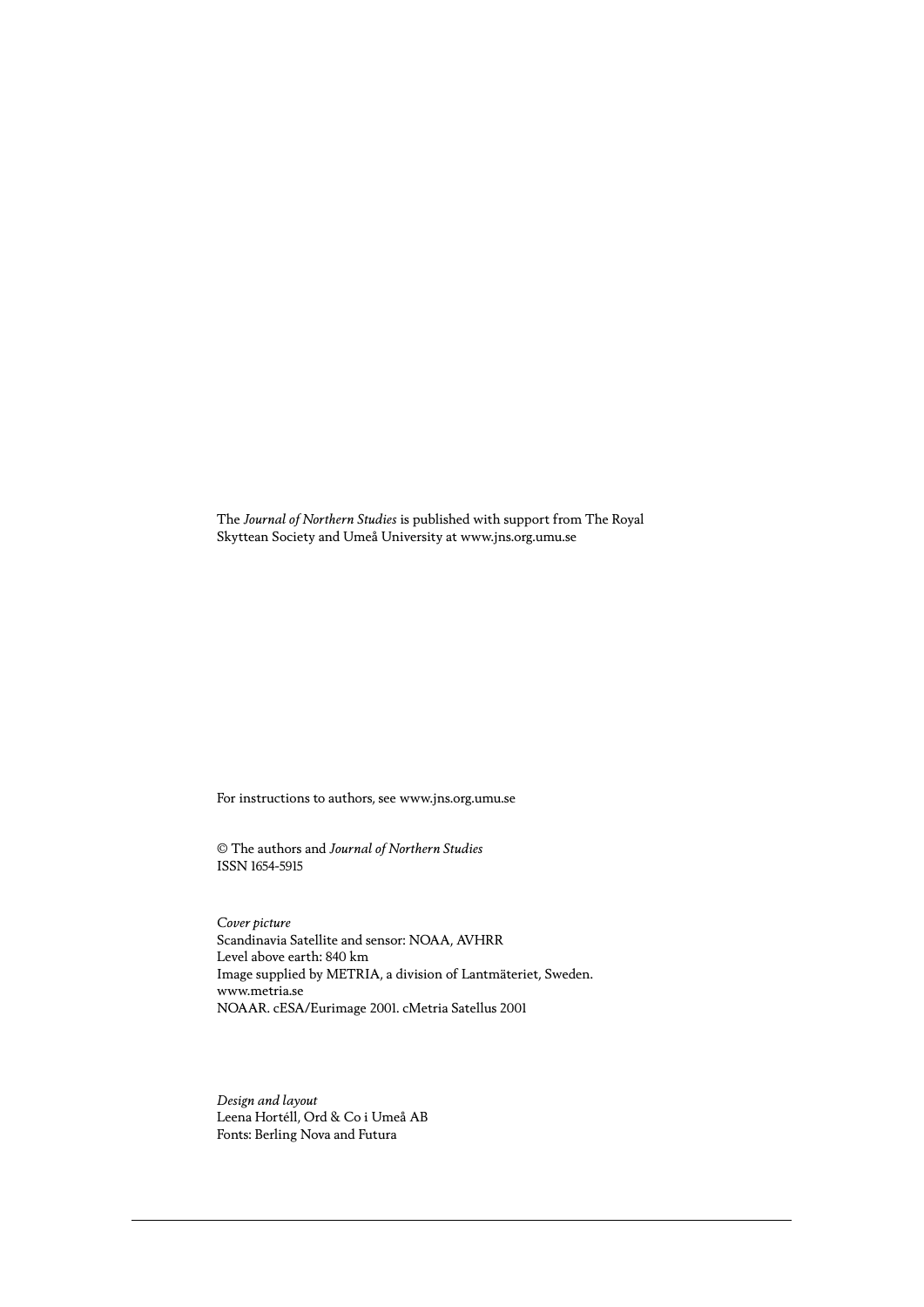#### **Contents**

| Olle Sundström, Editorial <u>manuscus anno 2012</u>                                                                                                                                                                                                                                                                                                                                                                    |     |
|------------------------------------------------------------------------------------------------------------------------------------------------------------------------------------------------------------------------------------------------------------------------------------------------------------------------------------------------------------------------------------------------------------------------|-----|
| Articles                                                                                                                                                                                                                                                                                                                                                                                                               |     |
| Cornelia Lüdecke, German-Soviet Cooperation in the Arctic during the Weimar Republic.                                                                                                                                                                                                                                                                                                                                  | 9   |
| Ingvar Svanberg & Sabira Ståhlberg, Historical and Contemporary Uses of Sea Buckthorn,                                                                                                                                                                                                                                                                                                                                 | .34 |
| Miscellanea: Notes                                                                                                                                                                                                                                                                                                                                                                                                     |     |
|                                                                                                                                                                                                                                                                                                                                                                                                                        | .47 |
| Reviews                                                                                                                                                                                                                                                                                                                                                                                                                |     |
| Roger Andersson (ed.), Heliga Birgittas texter på fornsvenska. Birgittas Uppenbarelser. Bok 5,                                                                                                                                                                                                                                                                                                                         |     |
| Kåre Hoel, Bustadnavn i Østfold 19. Eidsberg. Utgitt av Institutt for lingvistiske og nordiske<br>studier, Universitetet i Oslo ved Tom Schmidt, Oslo: Novus Forlag 2020 (Lars-Erik Edlund)50                                                                                                                                                                                                                          |     |
| Kåre Hoel, Bustadnavn i Østfold 20. Rakkestad. Utgitt av Tom Schmidt, Oslo: Novus Forlag 2021                                                                                                                                                                                                                                                                                                                          |     |
| Irene R. Kupferschmied, Die altisländischen und altnorwegischen Marienmirakel, 2 vols.,                                                                                                                                                                                                                                                                                                                                | .53 |
| Katharina Leibring & Ingvar Svanberg (eds.), Nötkreatur i Sverige. Kulturhistoriska och samtida<br>perspektiv, Uppsala: Institutet för språk och folkminnen 2020 (Lars-Erik Edlund)                                                                                                                                                                                                                                    | .54 |
| Cornelia Lüdecke, Germans in the Antarctic, Cham: Springer Nature Switzerland AG 2021                                                                                                                                                                                                                                                                                                                                  | .55 |
| Poetry in the Fornaldarsögur 1-2, ed. Margaret Clunies Ross, Turnhout: Brepols 2017                                                                                                                                                                                                                                                                                                                                    | .60 |
| Daniel Sävborg, Eva Liina Asu & Anu Laanemets (eds.), Studier i svensk språkhistoria 15.<br>Språkmöte och språkhistoria, Tartu: University of Tartu Press 2020 (Lars-Erik Edlund)61                                                                                                                                                                                                                                    |     |
| Klas Wikström af Edholm, Människooffer i myt och minne. En studie av offerpraktiker i<br>fornnordisk religion utifrån källtexter och arkeologiskt material, Turku: Åbo Akademis<br>förlag 2020 (Stefan Olsson) <b>Manual Stefan Olsson</b> Stefan Olsson and Stefan Olsson Stefan Olsson Stefan Olsson Stefan Olsson Stefan Olsson Stefan Olsson Stefan Olsson Stefan Olsson Stefan Olsson Stefan Olsson Stefan Olsson | .63 |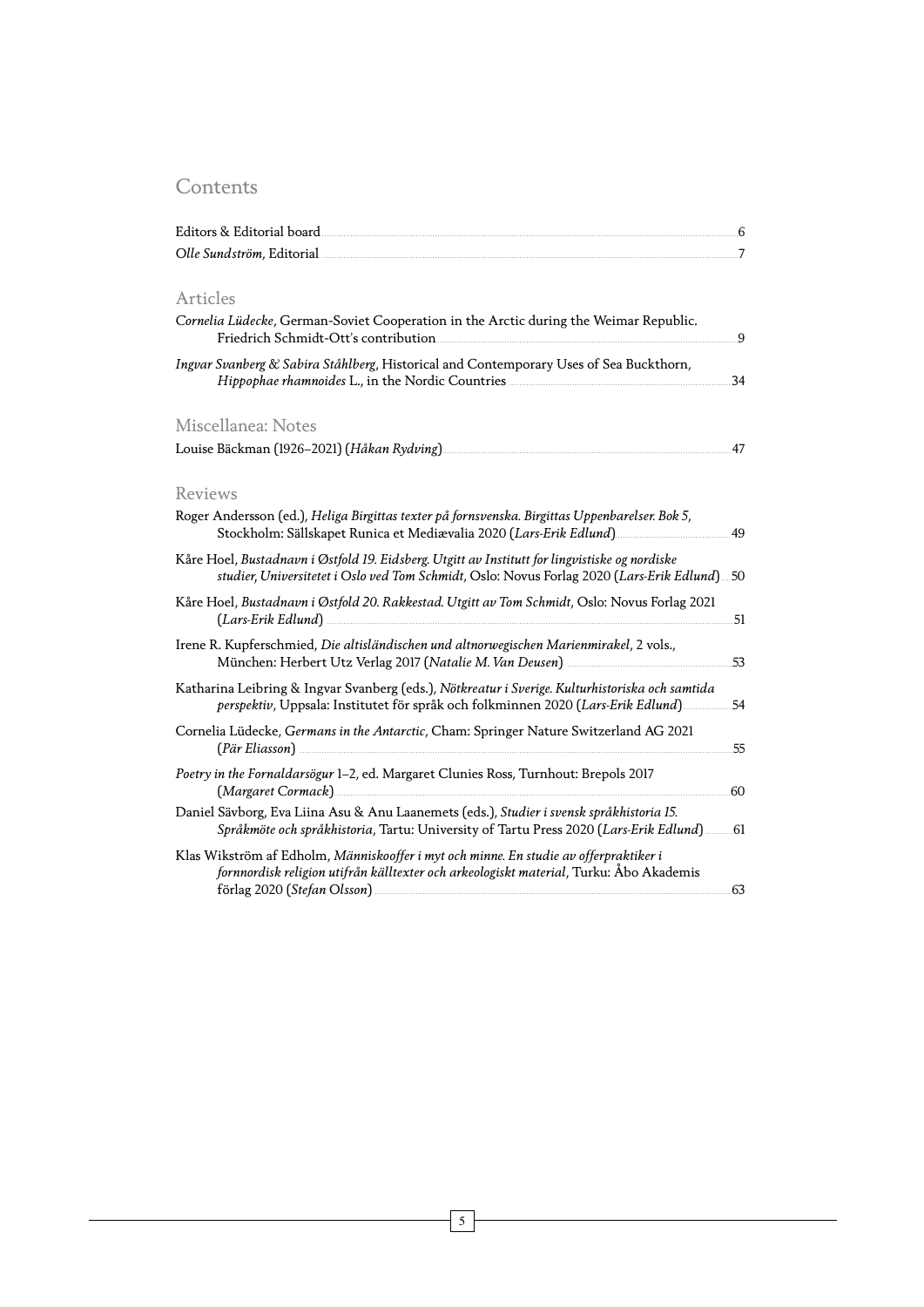INGVAR SVANBERG & SABIRA STÅHLBERG

Historical and Contemporary Uses of Sea Buckthorn, *Hippophae rhamnoides* L., in the Nordic Countries

ABSTRACT Human interest in certain plants can vary considerably over time. At the end of the twentieth century, the orange-yellow fruits of sea buckthorn, *Hippophae rhamnoides* Linnaeus, became a trendy addition to the diet in some Nordic countries, especially in Sweden and Finland. The soft and juicy fruits are very rich in vitamin B12, C and E, and this fact has greatly contributed to its popularity among contemporary healthconscious consumers. As a cultivated plant, it is nowadays suitable also for a colder climate, and yields an abundant harvest.

In pre-industrial times, the sour-tasting sea buckthorn berries were rarely harvested, although some examples are known from older sources. In 1732, Carl Linnaeus recorded that the berries were used to make a kind of simple sauce served with fish along the Swedish coast of the Gulf of Bothnia. In the nineteenth century, increasing availability of sugar made it possible to consume and preserve the berries on a larger scale, and today they are used in confectionery, cordial, ice-cream, jam, juice, marmalade, mash, parfaits, smoothies, sweets, beer, yogurt products and hygiene products (shampoo and soap).

This article discusses how a rather unknown wild shrub, mostly unnoticed in peasant folk botany along the northern European coasts, has become common as a cultivated plant. Sea buckthorn is a classic example of how the interest in a particular plant and its edible parts varies over time due to economic, cultural and social changes. Ethnobiologist must study not only the human-plant relationships (folk knowledge and utilisation) in the specific socio-cultural context, but also answer questions about how a plant was utilised and viewed, when, where and by whom, as well as why.

KEYWORDS: berries, folk medicine, historical ethnobiology, ornamental plants, traditional wild food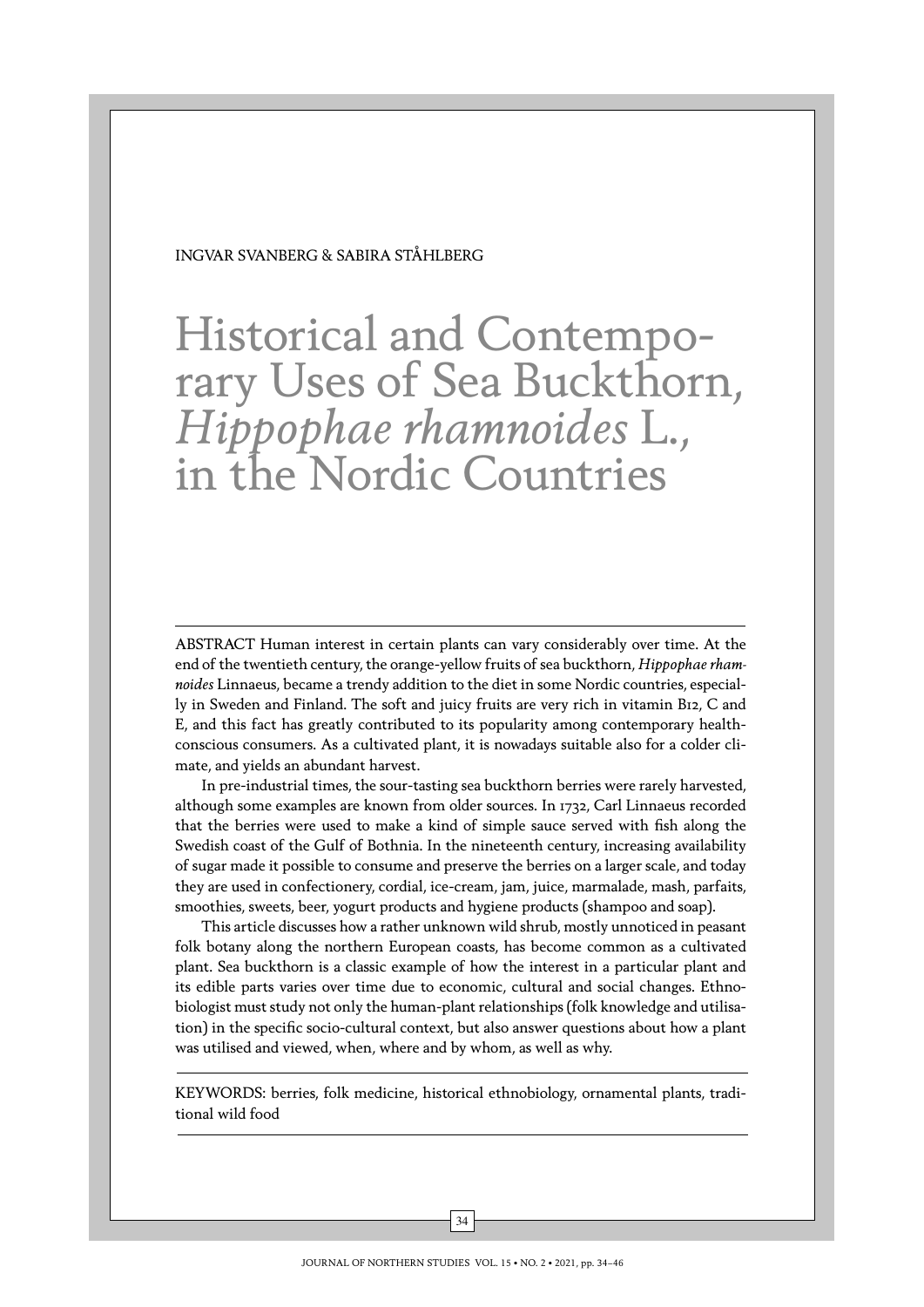## Introduction

Sea buckthorn, *Hippophae rhamnoides* Linnaeus (fam. Elaegnaceae), is today a popular berry not only in Nordic countries such as Sweden and Finland, but also in Russia, the Baltic states, Germany and other countries, in Central and East Asia, as well as in North America. Sea buckthorn has, according to some researchers, "gained the status of one of the most sought-after plant in the pharmaceutical and cosmetic based industries, besides health food processing industries the world over" (Suryakumar & Gupta 2011). It is a versatile plant which today is vastly used in the food industry, for medical purposes, and in the cosmetic industry (Bal *et al*. 2011). Sea buckthorn also has some regional significance: in western Finland and the Åland Islands, sweet dishes made from the berries are nowadays considered regional specialities. The shrub itself is a provincial plant of Satakunta, located on the western coast of Finland (cf. Enkola 1940).

Today, sea buckthorn is a widely spread garden plant, and most berries used for consumption are harvested from cultivated plants. Picking berries from the wild shrub has become a rare hobby. Prior to sugar becoming a common and inexpensive product in the nineteenth century, the sour-tasting fruits of the wild plant were hardly ever used. Another probable reason why the berries were overlooked is that the wild shrub has sharp thorns, which makes harvesting difficult. This undemanding and hardy shrub is today suitable for cultivation also in a colder climate. It is commonly used as an ornamental element in gardens because of its decorative foliage and colourful berries. Furthermore, it is considered to possess great potential in modern landscaping (Svanberg 2013: 940).

One of the earliest records mentioning sea buckthorn use in Sweden is found in Carl Linnaeus' *Flora lapponica* (1737: 296). Linnaeus reported that fishermen along the coasts of the Gulf of Bothnia used the astringent berries of sea buckthorn for preparing a tasty but simple sauce, which was consumed with fish. He had the opportunity to observe the thorny shrub in Österbotten (Ostrobothnia) and the Åland Islands during his journey to the north of Sweden, Lapland, and the eastern province of Finland, in the summer of 1732. He also recorded a couple of local folk names, *finnbär* 'Finn berry' and *surbär* 'sour berry' near the town of Vasa in Österbotten (Linnaeus 2003: 188).

This observation is one of very few older notes showing traditional utilisation of the berries. In general, the berries were left untouched by both humans and animals. According to observations from the Åland Islands, dating to the beginning of the twentieth century, only crows ate the berries in late autumn, although the islanders observed that small birds also sometimes picked at the berries (Palmgren 1913). Also globally, the berries were hardly noted in any folk botany, and it is not until recently, from the end of the twentieth century, that sea buckthorn products have become more widely spread for commercial purposes and made available to consumers.

This article discusses how a little known and rarely used shrub and its berries, chiefly unnoticed in traditional folk botany, has become a popular health product which is much in demand among innovative chefs, especially those influenced by the concept of the New Nordic Cuisine movement (Nordic Council of Ministers 2008). Various botanical, ethnographic, gastronomical and topographical sources are used for this study, which connects with our earlier publications and expands our long-term historical ethnobiological work on traditional plant use (e.g., Ståhlberg & Svanberg 2010; Ståhlberg & Svanberg 2011; Łuczaj *et al*. 2012; Svanberg 2012; Svanberg & Ståhlberg 2021). All translations of quotations in Nordic languages are by the authors of this article.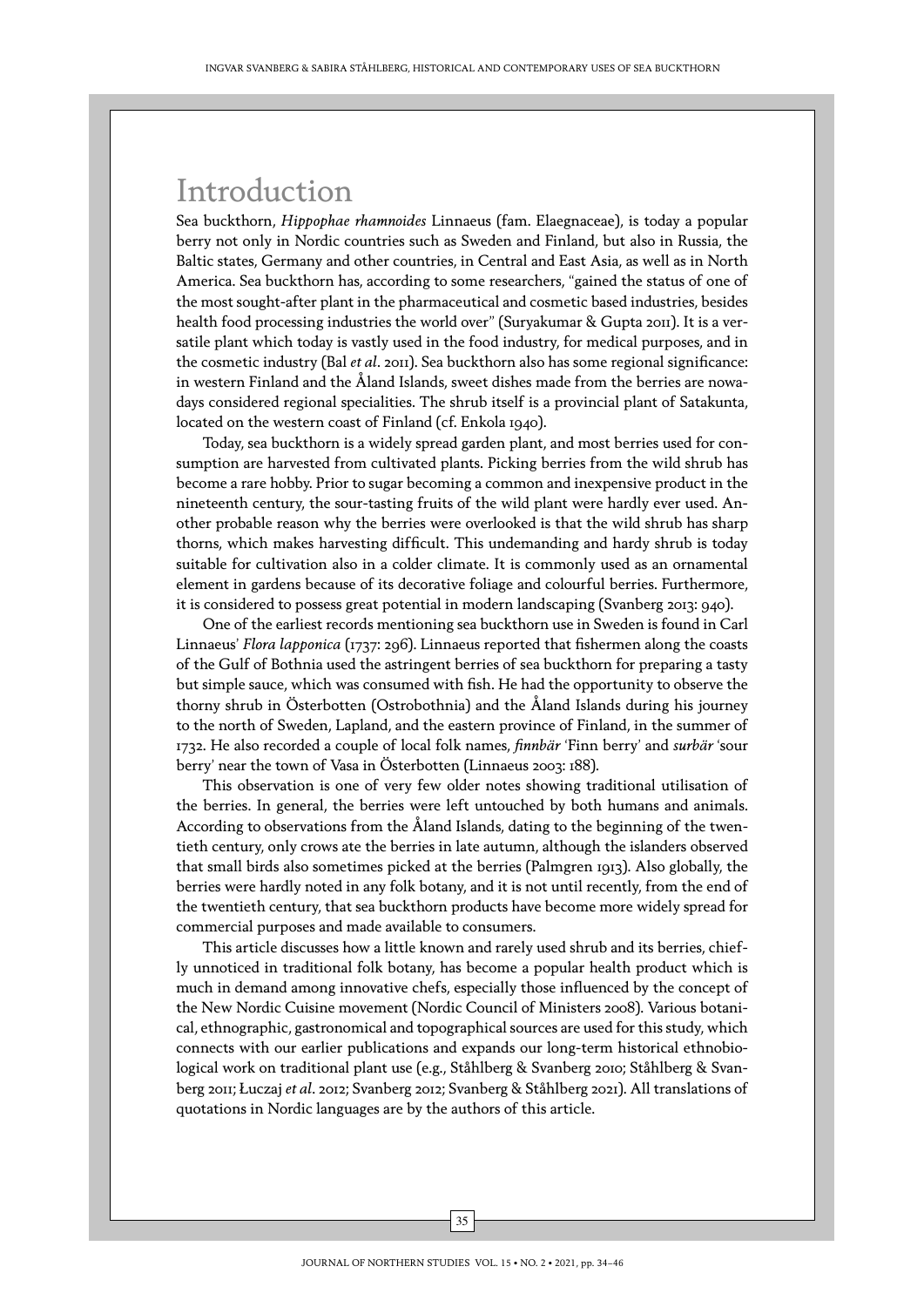

Fig. 1. Sea buckthorn plant with fruits at Harnäs, Gästrikland, Sweden. Photo: Ingvar Svanberg, 2008.

## Botany and Ecology

Sea buckthorn is a thorny, silver-leaved deciduous shrub, usually between one and six metres high. The thorns can grow to a length of up to ten centimetres. It is dioecious, meaning it possesses male and female plants. The male flowers are located in short spikes near the base of the branches, while the female flowers are single. In the autumn, the bush carries yellow or reddish orange fleshy berries densely attached to the shoots (Jeppsson 1999; Svanberg 2013: 937).

The wild shrub is found in coastal areas in northern Europe, the Baltic Sea region and the British Isles, and above the tree line in mountainous areas of central Europe, Russia, Central Asia and China (Hultén & Fries 1986). The shrub is very weak in territorial competition with other plants. It is only found on meagre, pebbly, sandy, or shingle soil in the beach zone, while higher up it is replaced by other bushes and trees (Svanberg 2013: 938). In the Nordic countries, it is distributed on both sides of the Baltic Sea coast from the Uppland and Gästrikland provinces in Sweden, and is found only sparsely northwards; in Finland it grows along the coast of the Gulf of Bothnia, from Åland and Uusikaupunki (Nystad) to Tornio (Torneå) in the north. It can also be found as a coastal dune shrub in Denmark and around the Trondheim Fjord in mid-Norway (Hultén & Fries 1986).

#### Local Names

Sea buckthorn is currently known as *havtorn* (*hav* 'sea' and *torn* 'thorn') in Sweden, the Åland Islands, and the Swedish-speaking parts of Finland. The name was first recorded in 1745 as *hafstorn* in Roslagen, the coastal area of the province of [Uppland](http://en.wikipedia.org/wiki/Uppland) in [Sweden](http://en.wikipedia.org/wiki/Sweden) (Linnaeus 1745: 296; Thedenius 1871: 469). Among Swedish speakers in Österbotten, Finland,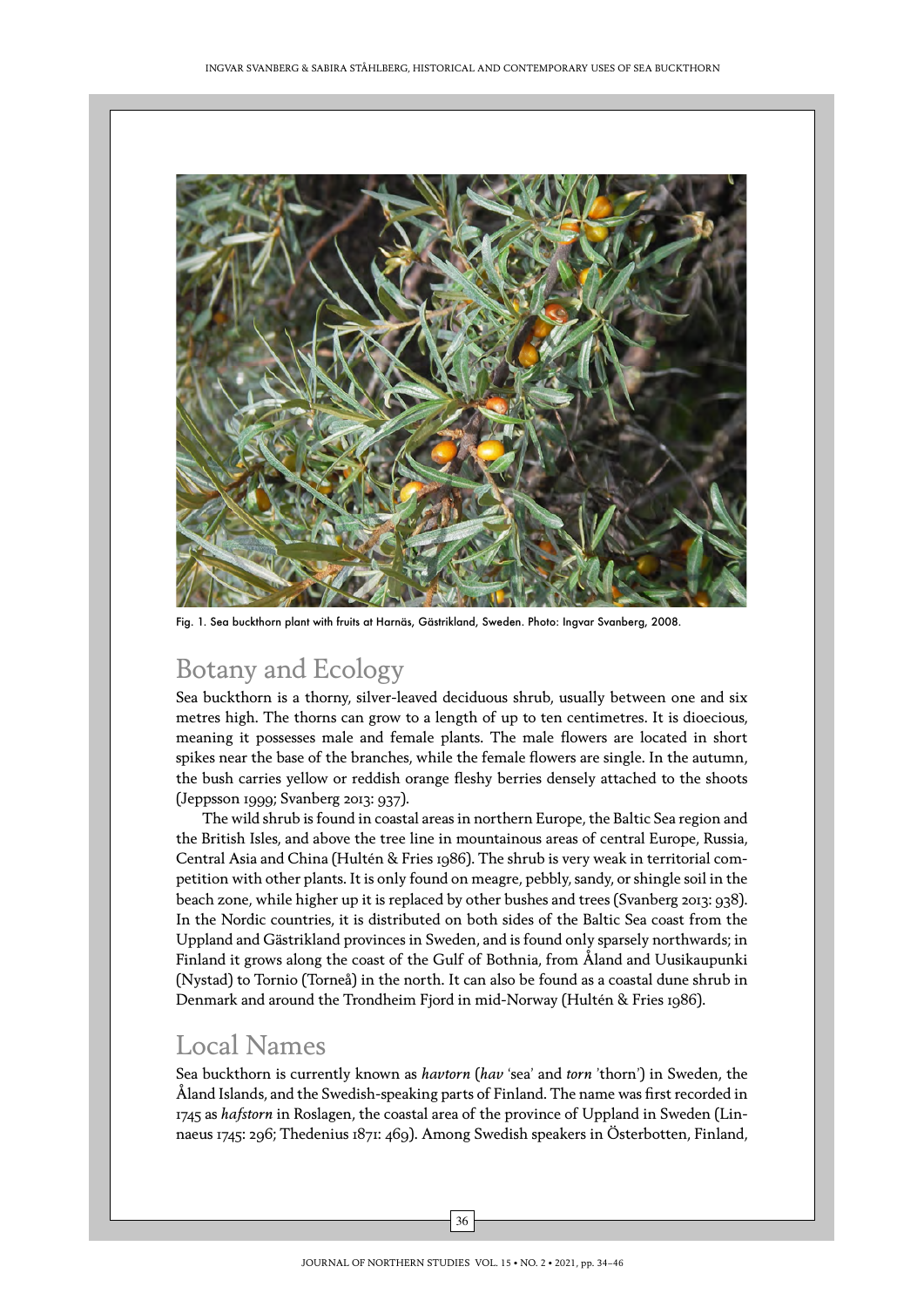it was earlier known as *hafstörne*. Similar names are recorded in the late nineteenth and early twentieth century in the Åland and Åboland archipelagos in Finland (Olsson 1896; Liro 1915: 21; SLS: FMK 39, FMK 81). The Swedish name can be compared with the local German phytonyms *Seedorn* 'sea thorn' and *Meerkreutzdorn* 'sea cross thorn' (Marzell 1972: 874).

A historical name is *finnbär* 'Finn berry', recorded for the first time in 1729 on both the Finnish and Swedish sides of the Gulf of Bothnia (Artedi [1729] 1985). This name was still in use in the twentieth century and has been explained by the fact that the Finns gathered and ate the berry, or possibly that it came to Sweden from Finland (Linnaeus 1737: 296; Fries 1880: 38; Grapengiesser 1936: 37; Ahlbäck 1992: 52; ILF: ULMA 19 857; Fridner 1999). *Törnbär* 'thorn berry' is a name recorded from Holmön, Västerbotten (Westrobothnia) (ILF: ULMA 29403: 19). On the island of Vätö in the Norrtälje archipelago, the shrub was known as *altornsbuske* (Schagerström 1889: 6).

In Norwegian, the name *tindved* was recorded as early as 1772 (Gunnerus 1772: 11; see also below). Other names are *tørn*, *tørne* 'thorn' and *tistelved* 'thistle wood' (Høeg 1974: 385). In Danish, sea buckthorn has been called *havtorn* at least since the late eighteenth century (the earliest record is from 1767) and in Jutland it is referred to as *sandtidse* 'sand thistle' (first recorded in 1796). Local names such as *klintepil* 'cliff willow' (Møn), and *strandpil* 'beach willow' (Møn, Falster) have also been used until fairly recently in Denmark (Lange 1959: 718; Brøndegaard 1979: 31). The common Finnish name *tyrni* (first recorded in 1850) is probably derived from Swedish *thörne* 'thorn' (Suhonen 1936: 177;



Häkkinen 2004). Meänkieli speakers in the northernmost part of Sweden also know the bush as *tyrni* (Erling Wande *in litt*. 2015).

### Folk Botany and Local Use as Food

Although the sea buckthorn berries have a unique taste, the documentation about their historical utilisation is scarce in the Nordic countries. A dissertation from Åbo Academy in Finland from 1789 mentions, but contains little information about, the traditional economic use of sea buckthorn (Hellenius 1789). Sea buckthorn berries were, however, harvested and used. Linnaeus and Artedi noted during the early eighteenth century that fishermen living along the coast of the Gulf of Bothnia used the astringent crushed berries for a kind of

Fig. 2. Sea buckthorn, *Hippophae rhamnoides* (Palmstruch 1809).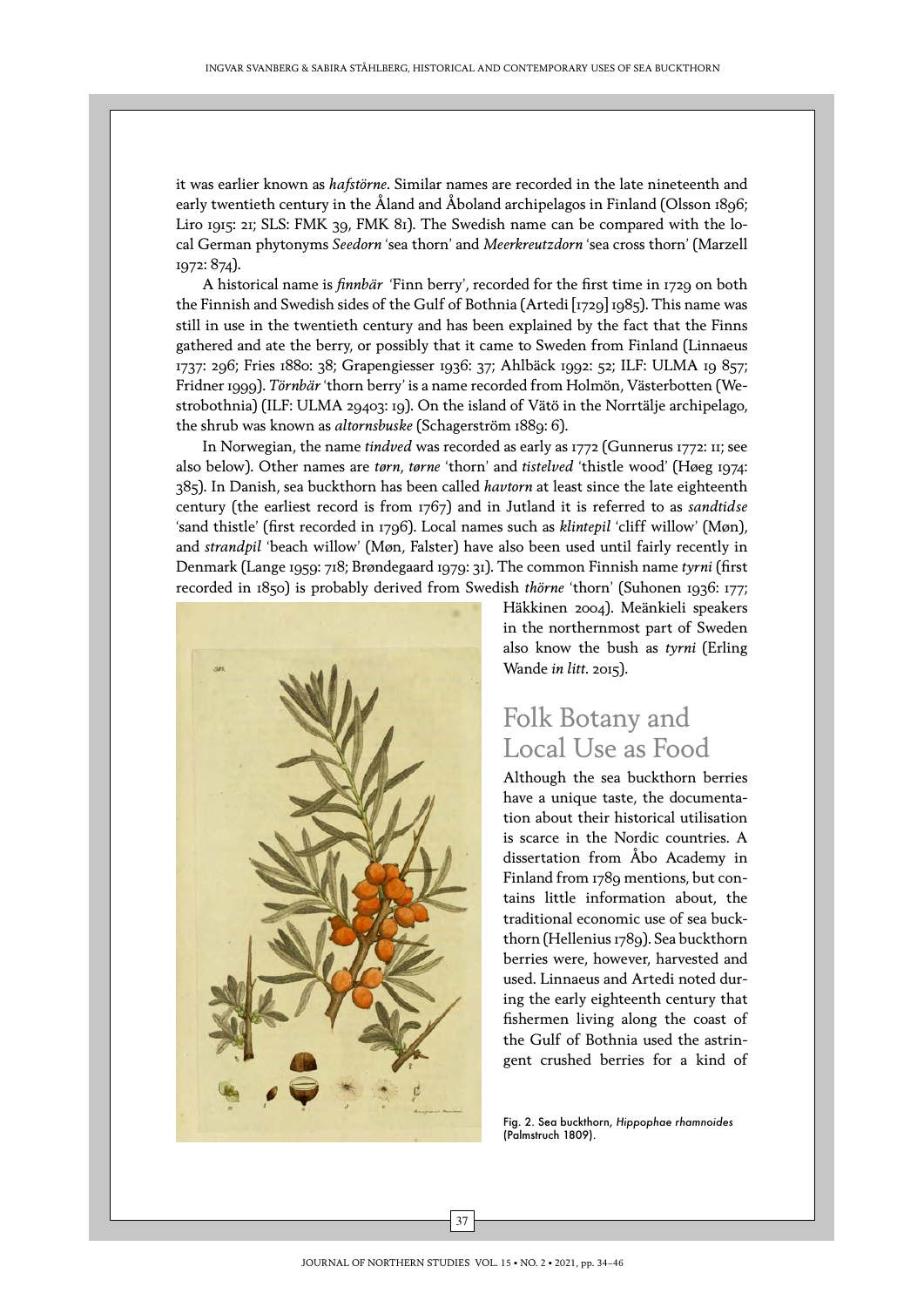sauce served with fish dishes (Artedi [1729] 1985; Linnaeus 1737: 297; Linnaeus 1749: 60). Linnaeus' record that the berries were eaten also in the Åland Islands has often been quoted, but this was a lapse of memory, which Fredric Wilhelm Radloff was able to prove already in 1795 (Radloff 1795: 235).

In northern Sweden, coastal inhabitants used to break off whole branches with berries, which they then left to dry below the ceiling. During the winter, they would peel off the berries and make a custard of them, a habit known until the beginning of the twentieth century (Grapengiesser 1922: 315; Ågren 1976). A recipe by Selma Brackander, wife of the lighthouse keeper at Gaddens fyr, Holmöarna, Västerbotten, was recorded in 1911. Her recommendation was that the berries should be consumed as juice, after being cooked in 10 litres of water:

The berries are so juicy and have such a thin peel that they cannot be picked one by one, one has to use the whole branch. The water is brought to the boil and the branches are dipped in the water until the berries are crushed. The branch is then pulled up to the pot's edge and the berries and juice will drop off by themselves. When the juice is thick enough, it is filtered through a cloth, put into bottles, corked, and the cork is sealed with resin. The juice is mostly and best used for custards. (ILF: ULMA 29403:19)

The berries were also dried and used as a flavour additive on porridge or gruel in northern Finland (Svanberg 2013). They had to be picked after they had frozen in late autumn, otherwise the berries would be too acid and unpleasant to eat. After freezing, the berries were regarded as delicious and eaten also by children. In north-western Jutland in Denmark, peasants used the berries to make gruel (Brøndegaard 1979: 32) and in Norway, according to records from Ørland, children ate the berries as a snack (Furuset 2009).



Fig. 3. Market vendor at Fyris torg, Uppsala, selling products made of wild sea buckthorn berries harvested in Uppland, Sweden. Photo: Börge Pettersson, 2002.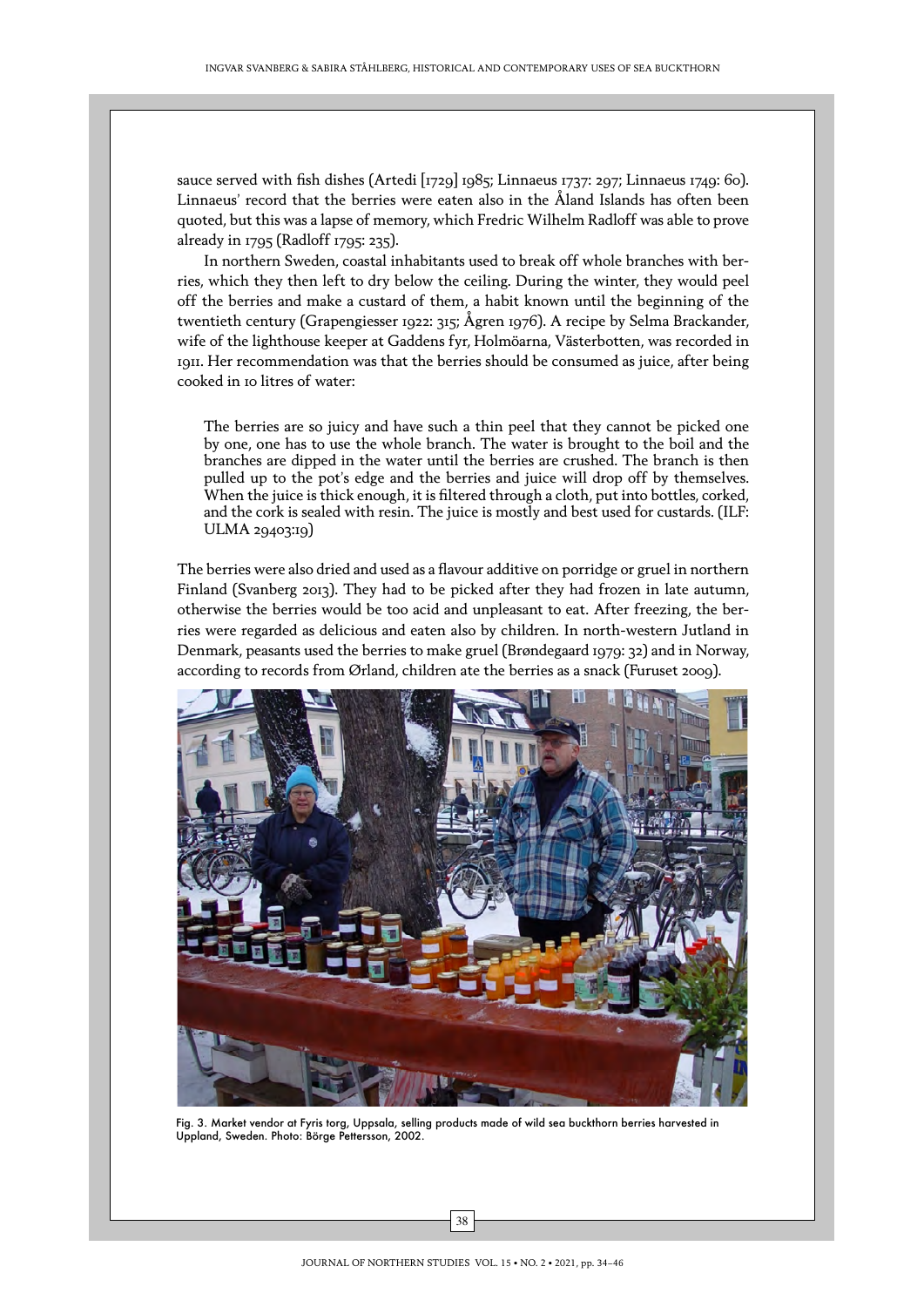# Applied Economic Botany

Carl Linnaeus' notes about sea buckthorn inspired some eighteenth-century economic practitioners to harvest and use the berries. His pupil Pehr Kalm, who wrote extensively on ethnobotany and documented peasant habits, also became enthusiastic about applied economic botany. He harvested sea buckthorn berries one summer in the early 1740s in Grisslehamn, Uppland, in order to "try to squeeze wine [out of them], or some other pleasant drink, or at least vinegar, preferably, as these berries have a cooling and invigorating taste, albeit slightly sour" (Kalm 1745: 252).

This experiment failed, however: the pressed juice fermented and just as Kalm began to hope for something more, the gardener inadvertently broke the juice jar in the cellar. "All my happiness and hopes were crushed," he wrote. Still, he gained some results: the cloth, through which he had filtered the juice, had turned a yellow colour which was impossible to wash out. He had found a new dye plant, and recommended it to the textile industry for development. Kalm believed firmly in the future potential of his project and sea buckthorn, and hoped that others:

who have the opportunity to stay and live at the coast, where this tree grows abundantly, and where they could easily get [berries and other materials from] it, would continue experimenting, as both berries and bark provide dye, and also try to use it to make wine, vinegar or some other beverage. If one or both of these [experiments] are successful, just think what use one could have from a tree which is abundant in our archipelagos in the most meagre places [soil] and among hard rocks, where other trees and herbs cannot grow or thrive. (Kalm 1745: 253)

No further attempts to transform the berries into wine are documented in older sources. For a successful fermentation, large amounts of sugar are needed.

# Modern Developments

When sugar became cheaper and easily available in northern Europe in the nineteenth century, many kinds of berries, which had been too sour for the peasant's taste, suddenly became popular (Svanberg 2012). Sugar entered rapidly into every household (Mintz 1986) and changed both tastes and cooking habits. The evolution of taste and demand for sugar as an essential food ingredient also resulted in a major dietary change. Among the berries which became interesting to harvest were also sea buckthorn. Danish coastal dwellers picked and sold the berries, cooked into jam, in the weekly markets in Copenhagen (Brøndegaard 1979: 32). Harvesting wild sea buckthorn berries has continued



in Denmark until today. It appears to have been especially popular in homeflavoured schnapps, although juice and jam were also, and are still being, made (Meyer 2017: 326; Steerup & Kyster 2014: 104).

Although sugar nicely camouflaged the sour taste, it was still difficult to pick the berries because of the thorns. In Sweden and Finland, sea buckthorn berry

Fig. 4. Sea buckthorn berries. Photo: Ingvar Svanberg.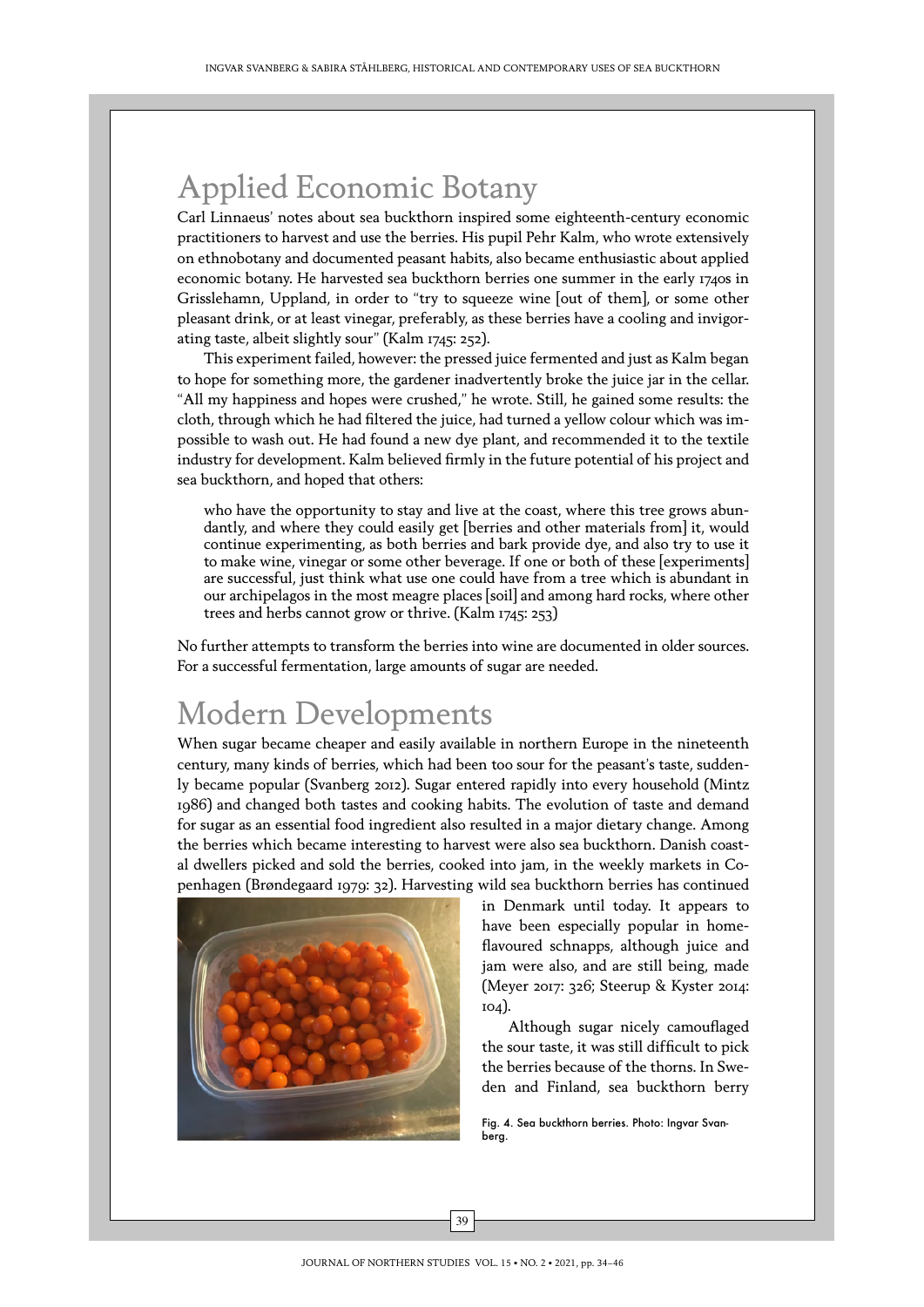

Fig. 5. A sign at a vendor's stall with sea buckthorn products at Helsinki Market Square, Finland. Photo: Osva Olsen, 2008.

picking remained a marginal occupation for the population in Norrbotten (North Bothnia), Västerbotten and Österbotten (Ågren 1976). Older cookbooks contain no recipes containing sea buckthorn, either in Sweden or in Finland. In the Åland Islands, the berries were not sought after until the mid-1900s (Palmgren 1913; Liro 1915; SLS: FMK 39). Yet, a note from Lemland in the 1930s states that the berries were sometimes prepared into a tasty drink accompanying food (SLS: FMK 81). In the 1970s, a survey in Sweden showed that there was a small group of people who picked the berries and prepared juice, custard, soup, jelly, or even home-made wine, but data about their social or commercial dimensions are lacking (Armfelt Hansell 1978: 380–387).

It was not until the 1980s that the alleged positive health effects of sea buckthorn were discovered by a growing health-conscious customer base in some Nordic countries. Despite the difficulties for pickers, harvesting berries from wild bushes in Uppland and Åland began on a larger scale. Sea buckthorn suddenly found a new role as health food (Svanberg 1998; Svanberg 2012; Ingmanson & Holmberg 2002: 60–61). The soft and juicy fruits are very rich in vitamin B12, vitamin C, vitamin E, carotenoids, and a variety of bioflavonoids (Bal et al. 2011). A study of ten Finnish populations showed that the vitamin C concentration varied from 28 to 201 mg/100g of berries among shrubs, and from 60 to 122 mg among the populations (Yao, Tigerstedt & Joy 1992).

Especially along the coasts of Finland, sea buckthorn picking became a profitable business, as interest in the high vitamin and nutritional content of the berries created a strong demand. The sharp thorns, however, cause serious difficulties for harvesters, and in Uppland, Sweden, those who harvest the berries have developed their own tools. Since the 1970s, it has been forbidden in Finland to use tools which damage the bushes. Only picking by hand is allowed, but the law was amended in the autumn of 2005 to also allow certain tools, yet only during specified periods and in some regions. The berries are mostly preserved by drying or freezing (Yao, Tigerstedt & Joy 1992; Svanberg 2013: 939).

Cordial and marmalade have been available in the weekly markets in Uppsala, Sweden, since the early 1990s, but profits remained low and harvests small-scale in the first decade (Svanberg 1998; Ingmanson & Holmberg 2002: 61). Today in north-western Finland and the Åland Islands, dishes containing sea buckthorn berries are considered regional specialities. Innovative chefs develop new dishes, which are served in restaurants as delicacies. Sea buckthorn is nowadays an integrated part of the New Nordic Cuisine movement (Łuczaj *et al.* 2012; Svanberg 2013; Signer 2017). Sea buckthorn berries are made into confectionery, cordial, ice-cream, jam, juice, marmalade, mash, parfaits, smoothies, sweets, yogurt products, and much more (Svanberg 2013). The main Swedish provider of alcoholic drinks, Systembolaget, also offers a beer (Clarys Honungs- och Havtornsöl) flavoured with sea buckthorn berries in its shops.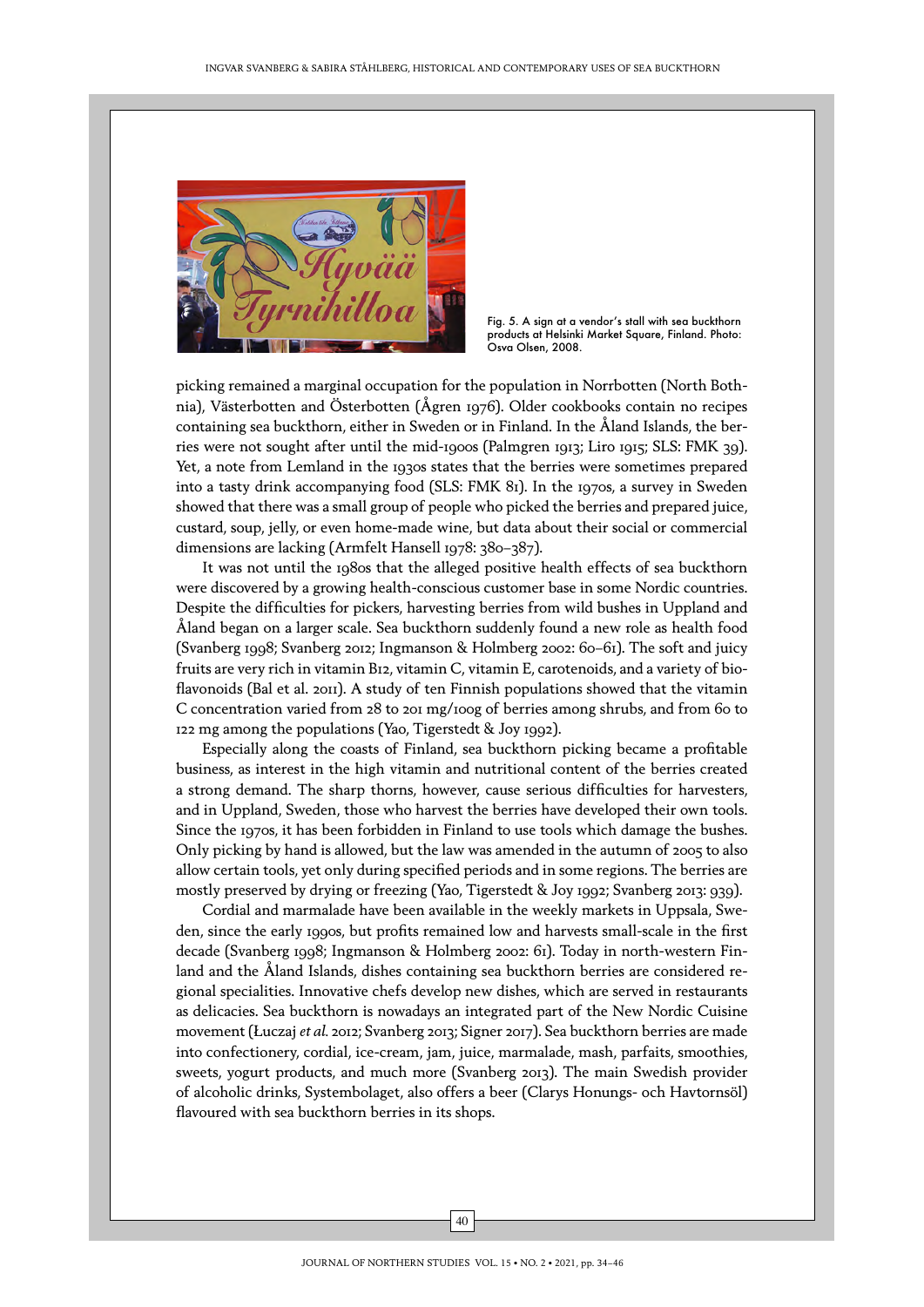## Other Uses

Although the berries, leaves and roots of sea buckthorn have been used in traditional medicine in several regions in Eurasia, for instance Mongolia, China, Russia, Tajikistan, Tibet and Turkey (Khan, Akhtar & Mahmood 2010; Suryakumar & Gupta 2011), there are few reports of sea buckthorn berries having been used in folk medicine in the Nordic countries. According to Norwegian botanist Johan Ernst Gunnerus (1772: 11), the peasants in Bindal and Nærøy in Norway used a potion made from the bark, leaves and flowers as a diuretic. From Vendsyssel in Denmark, records tell of using the juice on warts (Brøndegaard 1979: 32).

Another use is mentioned by Høeg (1974: 385), who suggested that as the tough, hard wood of sea buckthorn was used to make rake teeth in Trøndelag in Norway, its vernacular name, *tindved,* should be interpreted as 'rake tooth wood'. This interpretation has recently been questioned. Closer examination has revealed only three records of sea buckthorn being used in this way, all limited to the same municipality. Instead, *tind* could be interpreted as 'spike' or 'thorn' (Furuset 2009). The plant was, as Høeg himself also states, never popular among the Norwegian coast dwellers (Høeg 1974: 385).

Twigs and shrubs of sea buckthorn have been gathered as fuel by coastal inhabitants in Jutland (Brøndegaard 1979: 31). There are also historical Danish records of the berries being used for feeding pigs (Lange 1959: 719). In northern Sweden, the bush has been used to produce yellow and brown dye, just as Pehr Kalm recommended in the 1740s. The berries provide a rich yellow colour, and branches and leaves brown and red-brown nuances (Fridner 1999; Kalm 1745; Sandberg & Sisefsky 1981; cf. Brøndegaard 1979: 32).

Sea buckthorn shrubs were planted in gardens for ornamental purposes in the eighteenth century in Denmark. It was also used as a hedge plant in order to keep out cattle, and to create hiding places for pheasants (Brøndegaard 1979: 31). The Danish Code (*Dansk Lov*) from 1683 forbade the destruction of sea buckthorn thickets on the western Jutland coast, as its roots prevented erosion; the shrub has a long history of binding dunes along coastal areas in northern Europe, especially in Denmark (Brøndegaard 1979: 31). In Germany, the shrub has long been planted for ecological rehabilitation of degraded lands and control of soil erosion (Suryakumar & Gupta 2011).

Twigs from the wild bushes have had some ornamental use. In the 1930s, there was a certain demand for branches in the Nordic countries, as they fitted the decoration ideals of functionalism. The breakthrough of functionalist interior design replaced palms and ferns with tight cacti; sea buckthorn twigs were brought into this fashion trend, and demand grew rapidly (Sundstedt 1934). The branches also became common as decorations in shop windows and homes in Denmark and Sweden, and were sold in weekly markets and shops. In Sweden, most twigs were harvested in northern Uppland, and in Denmark



Fig. 6. A cake with a layer of sea buckthorn jam served in a confectionery in Tartu, Estonia. Photo: Ingvar Svanberg, 2019.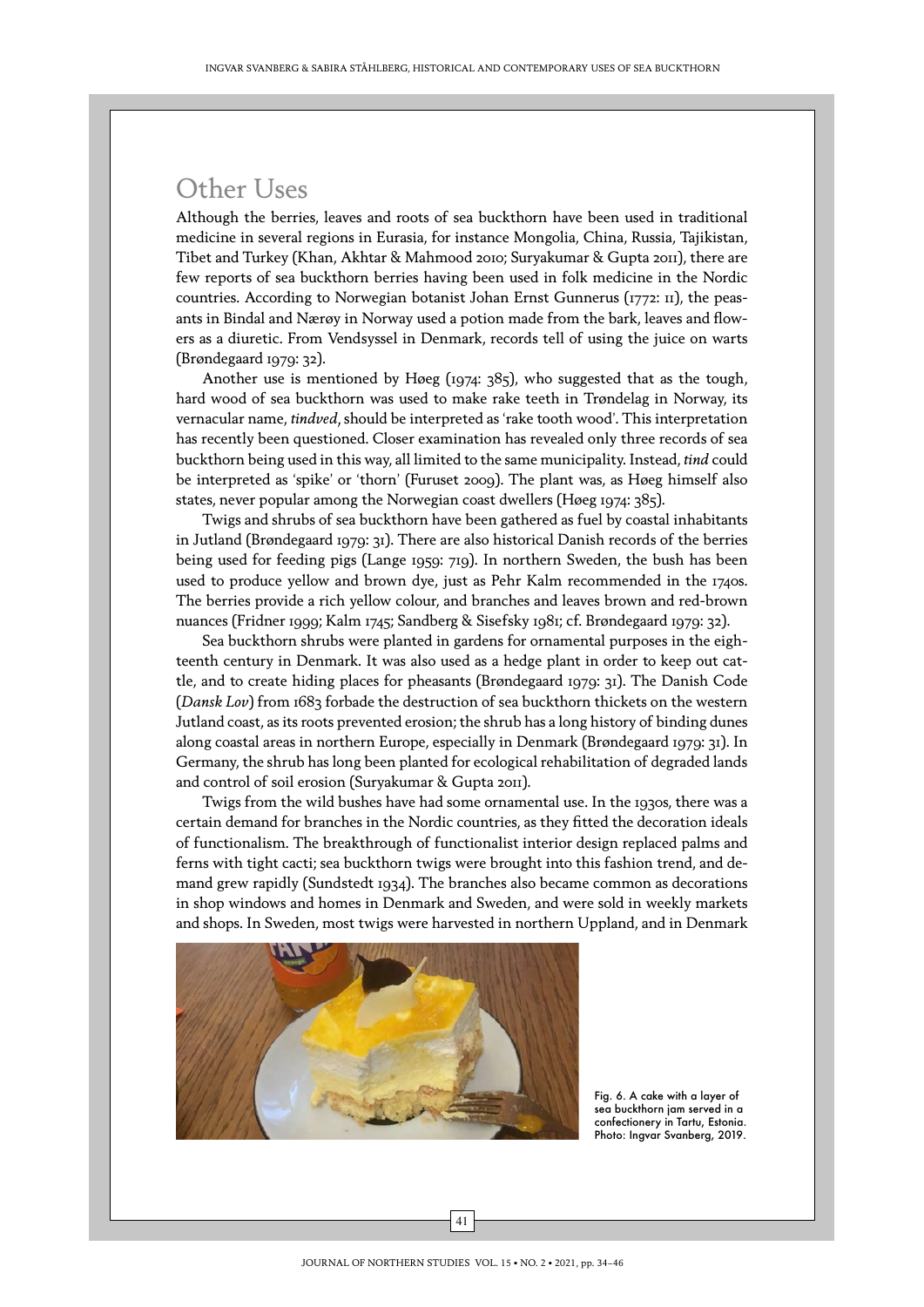in eastern Møn. After 1935, the trend declined and demand fell (Sandberg 1937; Brøndegaard 1979: 32; Persson 1987), but the thorny branches still have some ornamental value.

The regional significance of sea buckthorn is shown by the fact that it was chosen as the provincial flower of the Finnish province Satakunta; it is also important in Åland Island cuisine, as well as in the northern areas of the Gulf of Bothnia. Sea buckthorn is depicted on a Finnish stamp from 1991. The wild plant has become a cultural symbol, although the berries which are consumed usually originate from cultivated specimens (Svanberg 2013).

# Cultivated Sea Buckthorn

Wild sea buckthorn berries remain a marginal food product in the Nordic countries today and picking the wild berries is a hobby for a few enthusiasts. However, the unique taste and high content of vitamins have awakened the interest of the food industry. As the berries ripen, the vitamin C content decreases, which means that an early harvest supports the preservation of high concentrations of this vitamin. This has created new developments in cultivation and today most of the berries on the market come from cultivated sea buckthorn bushes.

Sea buckthorn has been cultivated and experimented with in Siberia since the 1930s with a view to producing bigger berries. In the 1980s, the bush became a popular cultivated plant in Sweden and Finland, as well as in many other countries in the northern hemisphere (Bal *et al*. 2011; Svanberg 2013). The bush is easy to cultivate and unpretentious about the soil. During the past few decades, sea buckthorn plants without thorns have reached the Swedish market from Russia via Finland. In particular, the vendors target Norrland in the north of Sweden. Finnish and Swedish authorities have also promoted it as a new crop, a kind of niche product for the future (Svanberg 2013).

Since 1986, experiments have been carried out at Balsgård in Sweden, in particular with the cultivars *Romeo* and *Juliet* of Russian origin; the female cultivar yields bigger harvests. Both are apparently suitable for the Swedish climate, and they are resistant against the plant pathogen (bacterium) *Pseudomonas syringae*. In 1997, 3,000 plants from Russia were brought to Öjebyn in Norrbotten, in the hope that they would provide the region with future income and a plant which is useful for the food industry. The experiment has been a success and it is now extended into a transnational cooperation project in the region of the northern Gulf of Bothnia (Larsson 1997; Svanberg 1998).

Many different cultivars of sea buckthorn exist today for fruit production, but some are also grown for ornamental purposes as garden plants (Jeppsson 1999). Since the 1990s, distinguishing between cultivated and wild berries available on the market has become very difficult. However, the majority of the products are made from cultivated plants. In 2011, sea buckthorn was cultivated on 171 hectares in Finland (Klemettilä & Jaakkola 2011; Svanberg 2013), but in 2020 the 172 companies cultivating sea buckthorn used 95 hectares which yielded a total of 30,000 kg berries. Almost half of these companies were located in Österbotten and along the coast, while three were in the Åland Islands (LUKE 2020).

In contrast, the berries are still, or at least until recently, primarily harvested from wild shrubs in Denmark (Meyer 2017: 326), and some pick the wild berries for household consumption in Finland and Sweden, too. Yet, it was only when cultivated plants became available on the market and abundant enough to yield larger harvests that the interest in sea buckthorn berries as a commercial food ingredient, especially in restaurants and confectioneries, increased and reached its present levels. Successful marketing of its health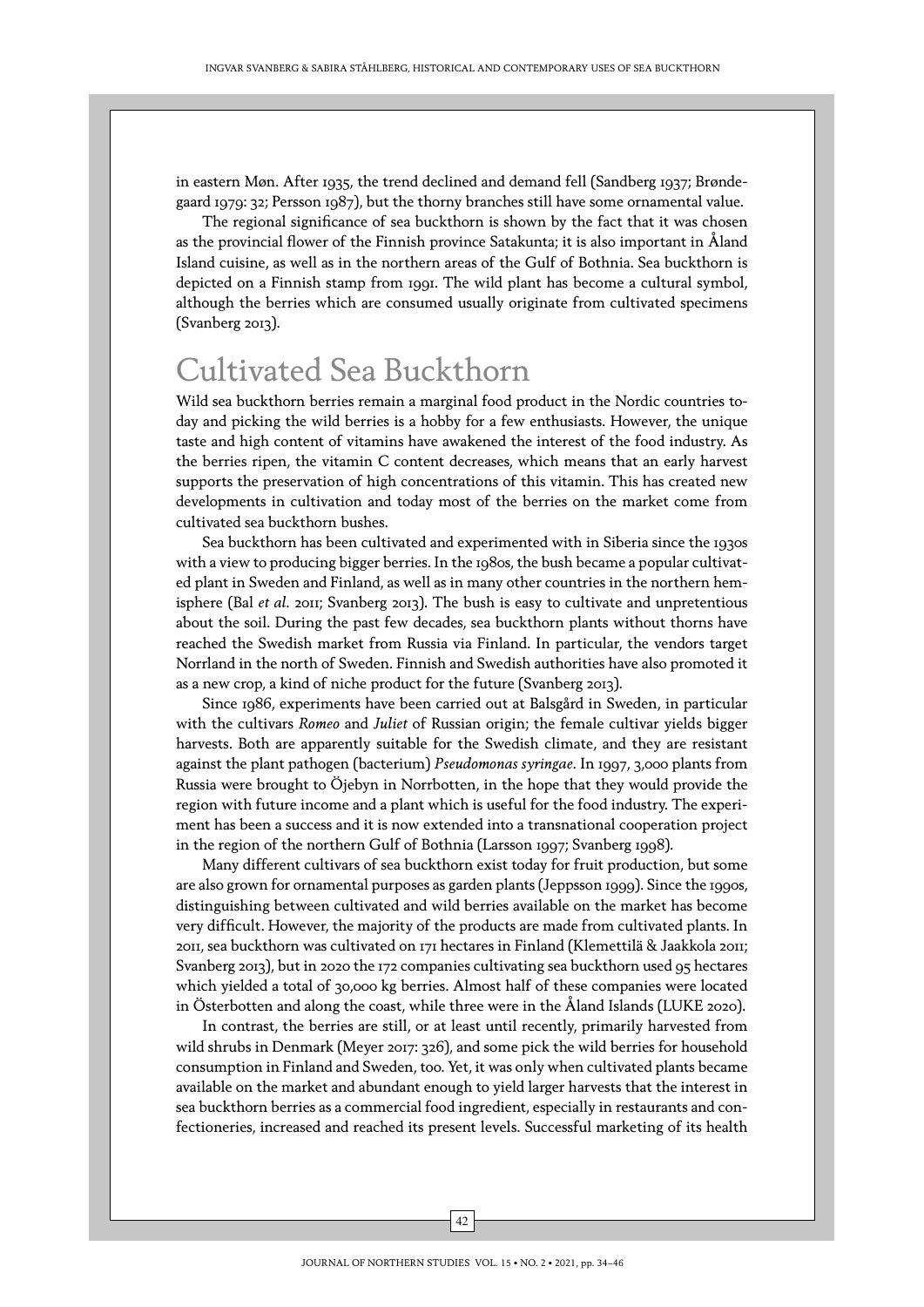benefits, quickly echoed by mass media in the 1990s and 2000s, has had a great impact on the general public's awareness of the merits of sea buckthorn.

## Final Remarks

From having been a little known and used plant, sea buckthorn became interesting when the availability and cheaper price of sugar enabled consumption and preservation of its berries in the nineteenth century. Since then it has been on a slow upward trend, which has accelerated since the 1980s, especially in some countries in northern Europe. The products are sold today as the "Nordic super berry" or a "natural vitamin bomb," and restaurants, especially in Sweden and Finland, serve the berries in various forms, from sauces to jams and ice-creams. A wide range of sea buckthorn products is available in shops and supermarkets, not only as food or an alternative medication, but also in the form of cosmetics and hygienic products (shampoo and soap). The bush is also cultivated in Estonia and Latvia, as well as in northern Germany, Russia, North America, and Central and East Asia (Svanberg 2013). However, sea buckthorn berries are still a fairly expensive product and demand seems to have diminished in recent years.

There have been some other uses of sea buckthorn as well, and there is still a demand for sea buckthorn plants as ornamental garden plants in both Europe and North America. The thorny shrub provides protection for small birds, and the yellow berries last all winter. In addition, the shrubs are both cold and drought resistant, and hardy survivors in the cold climate in most of northern Europe (Löwenmo 1962: 166; Svanberg 2013). The shrub is also recommended for hedges (van Elsen & Immel 2001). The question is now what impact climate change, which is already transforming the vegetation also in the Nordic countries, will have on the sea buckthorn and its growth areas.

Human interest in different plants varies over time and the reason is not just economic or successful marketing, but factors such as resilience, edibility and harvesting are also important (Łuczaj *et al*. 2012; Łuczaj & Pieroni 2016; Svanberg 2012). Without sugar and the growing awareness of the health benefits of vitamins, sea buckthorn would probably have remained a forgotten plant of only minor local significance. This overview of the history of sea buckthorn shows that a wild shrub can become so important that cultivation and developing cultivars without thorns to make harvesting easier are seen as necessary. The rise of sea buckthorn also reflects the (r)evolution of taste and the vast and fast-growing public interest in health issues. The journey of the sea buckthorn berries from fishermen's sauce to fine dining in luxurious restaurants also highlights the importance of plant characteristics, such as plant pathogen resistance and modest soil requirements, which are essential for the plant to survive in a region with a harsh climate. This plant has also, probably more than any other, provided opportunities for regional cooperation across national borders in northern Europe, and especially in the area around the Gulf of Bothnia.

#### REFERENCES

#### *Archival sources*

ILF = Institute for Language and Folklore, Uppsala, Sweden: folklore records (ULMA).

SLS = The Society of Swedish Literature in Finland, Helsinki, Finland: The Archives of the Swedish Language (FMK).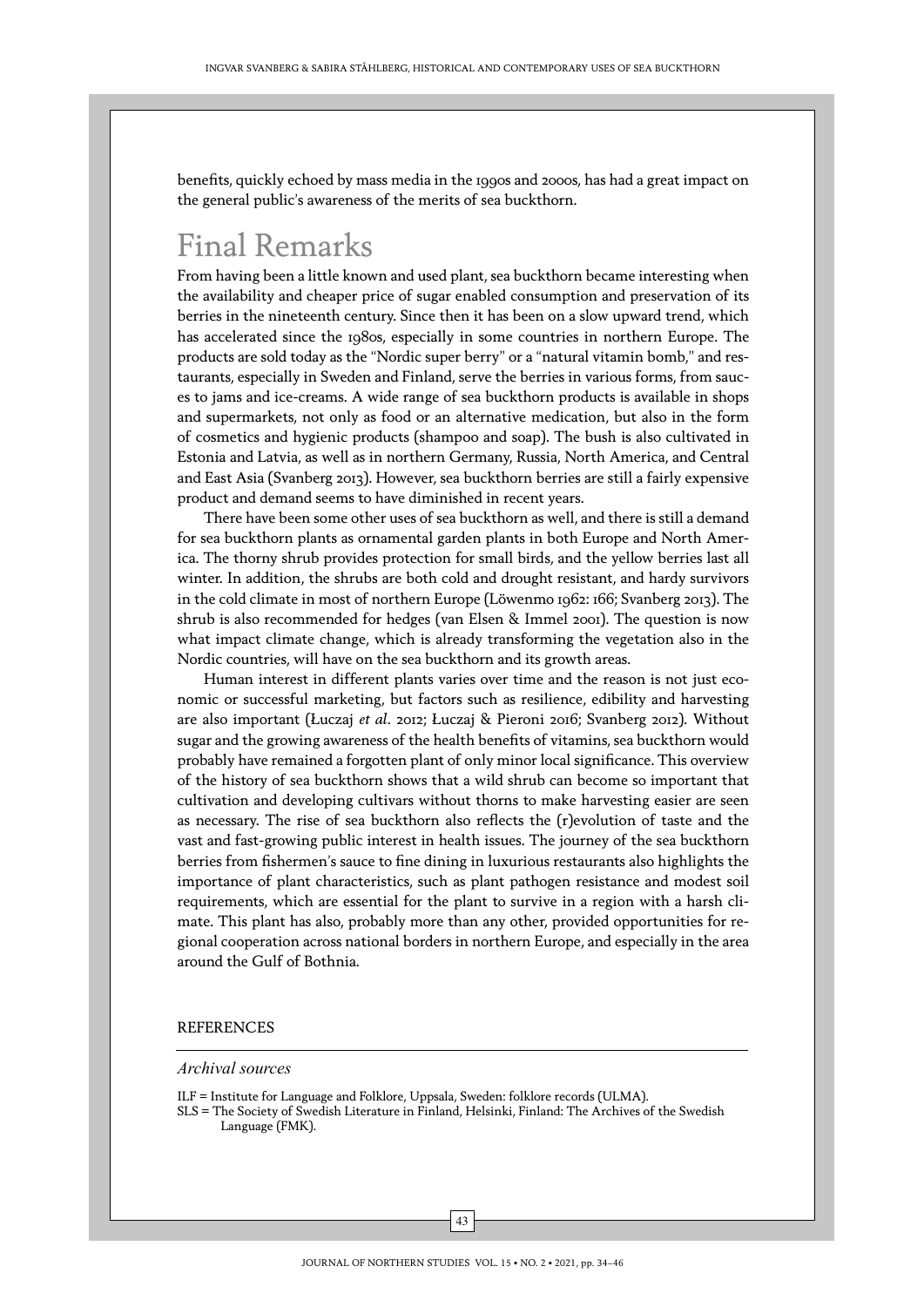#### *Literature*

- Ågren, K. (1976). *Västerbottnisk örtabok* ['Herbal book from Westrobothnia'], Umeå: Västerbottens museum.
- Ahlbäck, O. (1992). *Ordbok över Finlands svenska folkmål* 2 ['Dictionary of Swedish dialects in Finland 2'], Helsinki: Forskningscentralen för de nordiska språken.
- Armfelt Hansell, Ö. (1978). *Mormors sylt och farmors saft* ['Grandma's jam and Granny's cordial'], Stockholm: LT.
- Artedi, P. [1729] (1985). *Peter Artedi och Nordmalings flora jämte en levnadsteckning och en utredning av släkten Artaedius* ['Peter Artedi and the flora of Nordmaling, with a biography and investigation of the Artaedius family'], Nordmaling: Nordmalings hembygdsförening.
- Bal, L.M., Meda, V., Naik, S.N. & Satya, S. (2011). "Sea buckthorn berries. A potential source of valuable nutrients for nutraceuticals and cosmoceuticals," *Food Research International*, 44:7, pp. 1,718– 1,727.
- Brøndegaard, V.J. (1979). *Folk og flora. Dansk etnobotanik* 3 ['People and flora. Danish ethnobotany 3'], Copenhagen: Rosenkilde og Bagger.
- van Elsen, T. & Immel, K. (2001). "Nutzung und Gestaltung von Hecken und Wildfruchtgehölzen im Ökologischen Landbau," in *Beiträge zur 6. Wissenschaftstagung zum Ökologischen Landbau, 6.–8. März 2001, Freising-Weihenstepahn*, Berlin: Verlag Dr. Köster, pp. 353–356.
- Enkola, K. (1940). "Tyrnipensas (*Hippophaës rhamnoides* L.) Rauman saaristossa" ['Sea buckthorn (*Hippophaës rhamnoides* L.) in the Rauma archipelago'], *Silva Fennica*, 53, pp. 1–23.
- Fridner, G. (1999). *Folkliga växtnamn i Västerbotten* ['Popular plant names in Westrobothnia'], Umeå: Dialekt- ortnamns- och folkminnesarkivet i Umeå.
- Fries, E. (1880). *Kritisk ordbok öfver svenska växtnamn* ['Critical dictionary of Swedish plant names'], Stockholm: Norstedt.
- Furuset, K. (2009). "Tindved *Hippophae rhamnoides* som emnetre for rivetinder" ['Sea buckthorn *Hippophae rhamnoides* as wood for rakes'], *Blyttia*, 67, pp. 179–182.
- Grapengiesser, S. (1922). "En blick på Holmöarnas flora" ['A glance at the flora of Holmöarna'], *Botaniska Notiser*, 85, pp. 313–316.
- Grapengiesser, S. (1936). "Några norrländska växtnamn" ['Some Norrland plant names'], *Norrland i ord och bild*, 9, p. 37.
- Gunnerus, J. E. (1772). *Flora Norvegica, observationibus praesertim oeconomicis panosque norvegici locupletata*, Pars posterior, cum iconibus, Hafniae: Vinding.
- Häkkinen, K. (2004). *Nykysuomen etymologinen sanakirja* ['Etymological dictionary of modern Finnish'], Helsinki: WSOY.
- Hellenius, C.N. (1789). *De Hippophaë*, diss. Åbo University, Finland (Resp. P. Stenberg).

Høeg, O.A. (1974). *Planter og tradisjon. Floraen i levende tale og tradisjon i Norge 1925*–*1973* ['Plants and tradition. Botanicals in oral transmission and tradition in Norway 1925–1973'], Oslo: Universitetsforlaget.

- Hultén, E. & Fries, M. (1986). *Atlas of North European Vascular Plants. North of the Tropic of Cancer*, Königstein: Koeltz Scientific Books.
- Ingmanson, I. & Holmberg, P. (2002). *Svenska bärboken. Våra bär i historien, naturen och matlagningen*  ['The Swedish book of berries. Our berries in history, nature and cooking'], Stockholm: Prisma.
- Jeppsson, N. (1999). *Genetic Variation and Fruit Quality in Two New Berry Crops. Sea Buckthorn and Black Berry*, Alnarp: Swedish University of Agricultural Sciences.
- Kalm, P. (1745). "Förtekning på någre Inhemske Färge-gräs" ['List of some native dye plants'], *Kongl. Swenska Wetenskaps Academiens Handling*ar, 6, pp. 243–253.
- Khan, B.A., Akhtar, N. & Mahmood, T. (2010). "A comprehensive review of a magic plant, Hippophae rhamnoides," *Pharmacognosy Journal*, 2:16, pp. 65–68.
- Klemettilä, H. & Jaakkola, L. (2011). *Mansimarjasta punapuolaan*. *Marjakasvien kulttuurihistoriaa* ['From strawberry to cloudberry. Cultural history of berry plants'], Helsinki: Maahenki.
- Lange, J. (1959). *Ordbog over Danmarks plantenavne* 1 ['Dictionary of Danish plant names 1'], Copenhagen: Munksgaard.
- Larsson, B. (1997). "Havtorn vår nordliga vitaminbomb" ['Sea buckthorn—our northern vitamin bomb'], *Norrbottningen* 10 August.
- Linnaeus, C. (1737). *Flora lapponica*, Amstelædami: Salomon Schouten.
- Linnaeus, C. (1745). *Flora svecica*, Stockholm: Lars Salvius.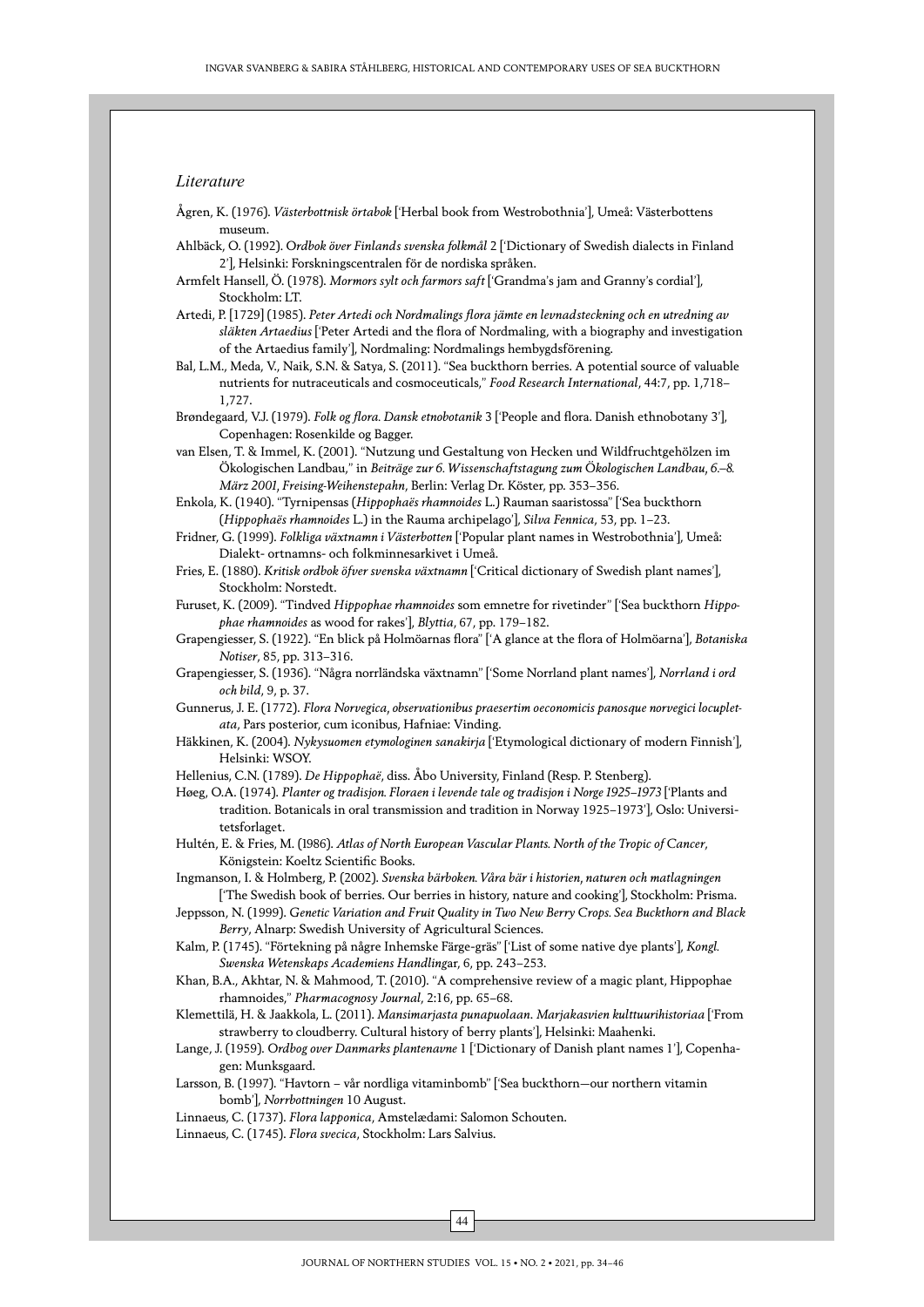Linnaeus, C. (1749). *Flora Oeconomica, Eller Hushålls-Nyttan Af de i Swerige, Wildt wäxande Örter* ['Flora economica, or economic uses of Swedish native plants'], Stockholm: Lars Salvius.

Linnaeus, C. (2003). *Iter Lapponicum = Lappländska resan 1732* 1. *Dagboken* ['A tour in Lapland 1732 1. The diary'], utgiven efter dagbokshandskriften av Algot Helbom, Sigurd Fries och Roger Jacobsson, Umeå: The Royal Skyttean Society.

Liro, J.I. (1915). *Åländska växtnamn* ['Åland plant names'], Helsinki: Societatis pro fauna et flora fennica.

Löwenmo, R. (1962). *Trädgårdens buskar och träd i färg* ['Garden shrubs and trees in colour'], Stockholm: Almqvist & Wiksell.

Łuczaj, Ł., Pieroni, A., Tardio, J., Pardo-de-Santayana, M., Sõukand, R., Svanberg, I. & Kalle, R. (2012). "Wild food plant in 21st century Europe. The disappearance of old traditions and the search for new cuisines involving wild edibles," *Acta Societatis Botanicorum Poloniae*, 81, pp. 359–370.

Łuczaj, Ł. & Pieroni, A. (2016) "Nutritional ethnobotany in Europe. From emergency foods to healthy folk cuisines and contemporary foraging trends," in *Mediterranean Wild Edible Plants. Ethnobotany and Food Composition Tables*, eds. M.C. Sanchez-Mata & J. Tardío, New York: Springer, pp. 33–56.

LUKE Natural Resources Institute Finland (2020); https://statdb.luke.fi/PXWeb/pxweb/en/LUKE/ LUKE\_\_02%20Maatalous\_\_04%20Tuotanto\_\_20%20Puutarhatilastot/03a\_Avomaatuotanto\_syotavat.px/table/tableViewLayout2/?rxid=001bc7da-70f4-47c4-a6c2-c9100d8b50db; access date 17 Dec. 2021.

Marzell, H. (1972): *Wörterbuch der deutschen Pflanzennamen* 2, Leipzig: Verlag S. Hirzel.

Meyer, C. (2017). *Store Naturalmanak* ['Large nature calendar'], Copenhagen: Lindhardt og Ringhof.

Mintz, S. (1986). *Sweetness of Power. The Place of Sugar in Modern History*, New York: Penguin Books.

Nordic Council of Ministers (2008). *The New Nordic Cuisine*, Copenhagen: Nordic Council of Ministers.

Olsson, P.H. (1896). ["Svenska växtnamn i sydvästra Finland" \['Swedish plant names in south-western](http://www.bokborsen.se/P-Hj-Olsson/Svenska-V‰xtnamn-I-Sydv‰stra-Finland/3593216/3595)  [Finland'\],](http://www.bokborsen.se/P-Hj-Olsson/Svenska-V‰xtnamn-I-Sydv‰stra-Finland/3593216/3595) *Botaniska Notiser*, 59, pp. 1–10.

Palmgren, A. (1913). *Hipphophaës rhamnoides auf Åland*, Helsinki: Societatis pro fauna et flora fennica. Palmstruch, J.W. (1809). *Svensk botanik* 6 ['Swedish botany 6'], Stockholm: Carl Delén.

Persson, O. (1987). "Havtorn. Den undanskymda busken som blommade under funkistiden" ['Sea buckthorn. The hidden shrub which flowered during the functionalist era'], *Studiekamraten*, 69:2, p. 12.

Radloff, F.W. (1795). *Beskrifning öfver Åland* ['Description of Åland'], Åbo: J.C. Frenckell.

Sandberg, G. (1937). "Handeln med havtorn. En naturskyddsundersökning" ['Trade in Sea buckthorn. A nature conservation survey'], *Sveriges Natur*, 28, pp. 37–50.

Sandberg, G. & Sisefsky, J. (1981). *Växtfärgning* ['Dyeing with plants'], Stockholm: Norstedt.

Schagerström, A. (1889). *Ordlista öfver Vätömålet i Roslagen* ['Word list of the Vätö dialect in Roslagen'] (Nyare bidrag till kännedom om de svenska landsmålen ock svenskt folklif 10:1), Stockholm: Norstedt.

Signer, R. (2017). "The new Nordic. The Scandinavian food trend that's suddenly everywhere," *The Vogue* 1 March.

Ståhlberg, S. & Svanberg, I. (2010). "Gathering food from rodent nests in Siberia," *Journal of ethnobiology*, 30:2, pp. 184–202.

Ståhlberg, S. & Svanberg, I. (2011). "Gathering dog's tooth violet (*Erythronium sibiricum*) in Siberia," *Journal de la Société Finno-Ougrienne*, 93, pp. 339–352.

Steerup, N. & Kyster, C. (2014). *Kryddersnapse og hvad dertil hører* ['Flavoured schnapps and what goes with it'], Copenhagen: Linghardt og Ringhof.

Suhonen, P. (1936). *Suomalaiset kasvinnimet* ['Finnish plant names'], Helsinki: Societatis Zoologicæ-Botanicæ Fennicæ Vanamo.

Sundstedt, F. (1934). *Den svenska växtvärlden. En botanisk läsebok* ['The Swedish plant world. A botanical reader'], Stockholm: Nordisk Rotogravyr.

Suryakumar, G. & Gupta, A. (2011). "Medicinal and therapeutic potential of Sea buckthorn (*Hippophae rhamnoides* L.)," *Journal of Ethnopharmacology*, 138:2, pp. 268–278.

Svanberg, I. (1998). "Knallgul saft på Fyris torg" ['Intensely yellow cordial at Fyris torg'], *Biodiverse*, 3:3, pp. 8–9.

Svanberg, I. (2012). "The use of wild plants as food in pre-industrial Sweden," *Acta Societatis Botanicorum Poloniae*, 81, pp. 317–327.

Svanberg, I. (2013). "Sea Buckthorn," in *Encyclopedia of Cultivated Plants* 3, ed. C. Cuno, Santa Barbara, CA: ABC-CLIO, pp. 937–940.